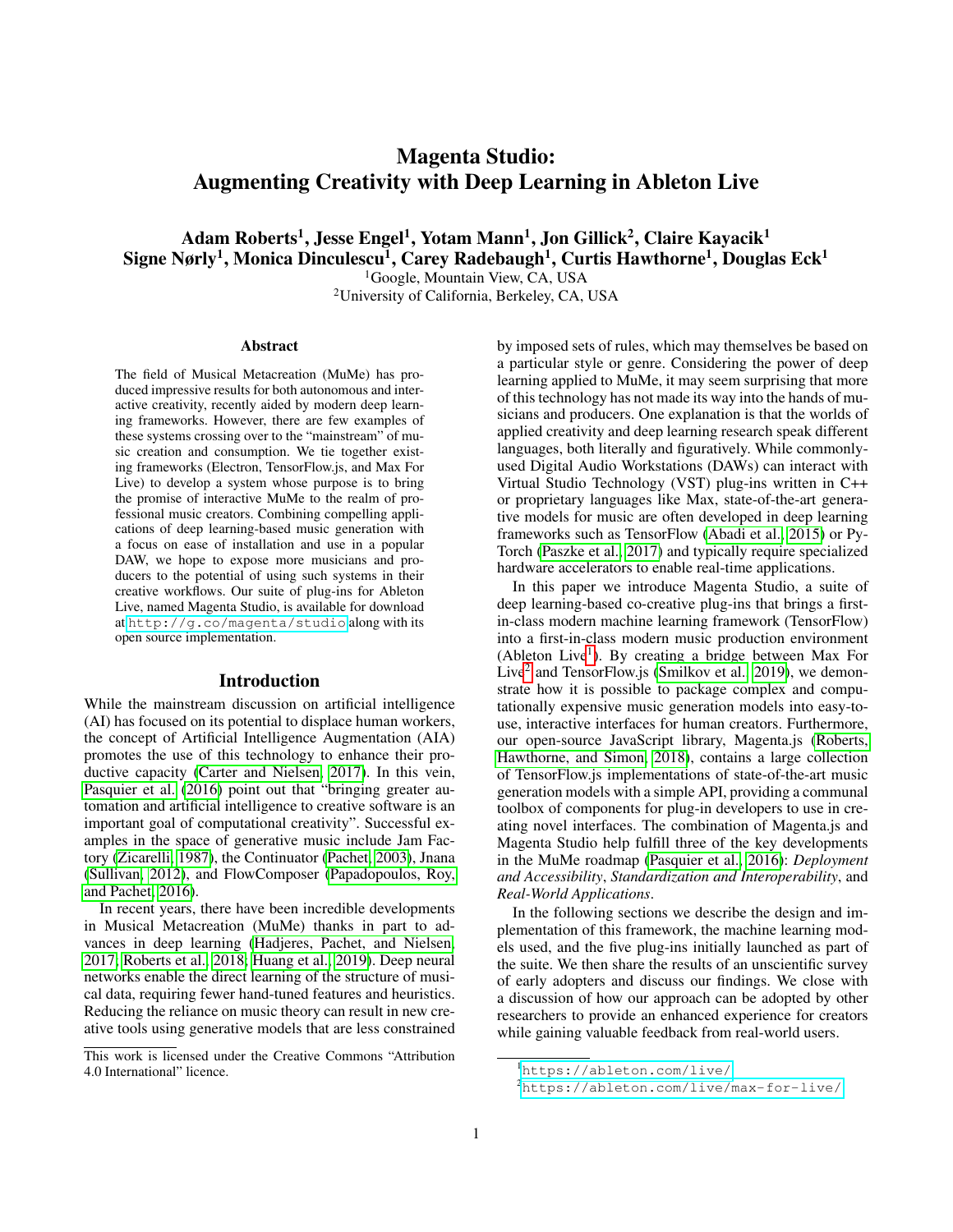

Figure 1: Overview of the Magenta Studio architecture.

## <span id="page-1-6"></span>Design

We based our design on five major principles, which we arrived at after an extensive design study detailed in [Kayacik](#page-5-6) [et al.](#page-5-6) [\(2019\)](#page-5-6):

- 1. Use an environment and UI vocabulary target users were already familiar with.
- 2. Make it easy to install on operating systems and hardware typically available to our target users.
- 3. Provide simple interfaces that could be understood without requiring in-depth knowledge of the underlying methods.
- 4. Do not treat model outputs as sacrosanct. It's ultimately the user's creation, and they should be able to modify or even ignore the output.
- 5. Provide modular functions that can be used together and with other tools in arbitrary ways to support novel creative workflows.

By building our applications as plug-ins to Ableton Live– one of the most popular DAWs for music professionals–we were guaranteed to meet principles 1 and 2.

While the number of possible interfaces and models are vast (see the wide variety of Magenta.js demos<sup>[3](#page-1-0)</sup>), we focused on 5 simple interactions (see the Plug-ins section) that would be easy to understand and use in order to satisfy principle 3. Each interface takes at most two inputs and has no more than three sliders (Figure [2\)](#page-2-0). The web instructions<sup>[4](#page-1-1)</sup> explain in basic terms the functionality of each, short videos provide examples, and even the animated plug-in titles hint at their purposes.

Limiting ourselves to simple interactions with the models, however, does not inhibit the creative potential of these plug-ins. Ableton provides a modular production workspace in which ideas can be explored by applying effects and modifications to clips, allowing for intermediate outputs to be saved and discarded as needed. We exploit the clip-based approach of Ableton in particular by reading and writing MIDI clips directly from the Session View (see Figure [3\)](#page-3-0), encouraging iterative and playful interaction over more traditional "linear" composition.

This Session View also helps satisfy principle 4 by giving us a place to show the user various outputs generated by our models for a given input (due to inherent stochasticity of the models). The user can choose to keep one or more of the output clips, modify them manually as they see fit, or delete them all and try again. The user can also continue modifying the pieces automatically by passing them through the models multiple times or using other plug-ins and functionality provided by Ableton, satisfying principle 5.

## Implementation

Ableton, like most DAWs, is closed-source proprietary software with little opportunity for direct integration. VST plugins written in C++ are a common form of integration, but they are based on a signal flow paradigm for modifying audio and MIDI in a streaming fashion, not for generating or performing transformations to entire MIDI clips. Also, integrating hardware-accelerated deep learning frameworks such as TensorFlow into VST platforms like JUCE<sup>[5](#page-1-2)</sup> is a significant undertaking. The Live API[6](#page-1-3) offers rich interaction features such as modifying and adding MIDI clips within Ableton Live, but it is only well-supported on a few platforms such as Max For Live.

Max For Live contains support for JavaScript, which some generative apps such as Jnana [\(Sullivan, 2012\)](#page-6-2) have taken advantage of the past. However, JavaScript is too inefficient to run large generative models and Max's imple-mentation lacks support for WebGL<sup>[7](#page-1-4)</sup>, which deep learning frameworks like TensorFlow.js use to accelerate computation. We hope Ableton will add support for WebGL in the future, but in the meantime our solution to get the best of cross-platform hardware acceleration and rich feature integration was to build the app using a combination of three frameworks: Electron<sup>[8](#page-1-5)</sup>, TensorFlow.js, and Max For Live (see Figure [1\)](#page-1-6).

Electron is a framework that essentially enables a website to be packaged into a native application, providing a few advantages. First, it allows us to use TensorFlow.js, which implements most basic TensorFlow operations in WebGL without requiring users to install any additional tools or GPU drivers. Second, Electron allows us to develop the interface in familiar web technologies, such as HTML and CSS. Finally, Electron binaries can be built for multiple platforms from the same source code, allowing us to support users regardless of their OS.

However, Electron has no way of communicating directly with Ableton Live for reading and writing MIDI clips, so we use Max For Live as an intermediate layer between Live and the Electron plug-ins. Max 8 added the ability to run Node.js<sup>[9](#page-1-7)</sup> with the new Node For Max API<sup>[10](#page-1-8)</sup>, which we use to

```
5https://juce.com/
```

```
6https://docs.cycling74.com/max6/dynamic/
```

```
c74_docs.html#live_api_overview
```
<span id="page-1-4"></span><sup>7</sup><http://webgl.org>

<span id="page-1-5"></span><sup>8</sup><https://electronjs.org/>

<span id="page-1-8"></span><span id="page-1-7"></span><sup>9</sup><https://nodejs.org>

<span id="page-1-0"></span><sup>3</sup><http://g.co/magenta/demos>

<span id="page-1-1"></span><sup>4</sup><http://g.co/magenta/studio>

<sup>10</sup>[https://docs.cycling74.com/nodeformax/](https://docs.cycling74.com/nodeformax/api/) [api/](https://docs.cycling74.com/nodeformax/api/)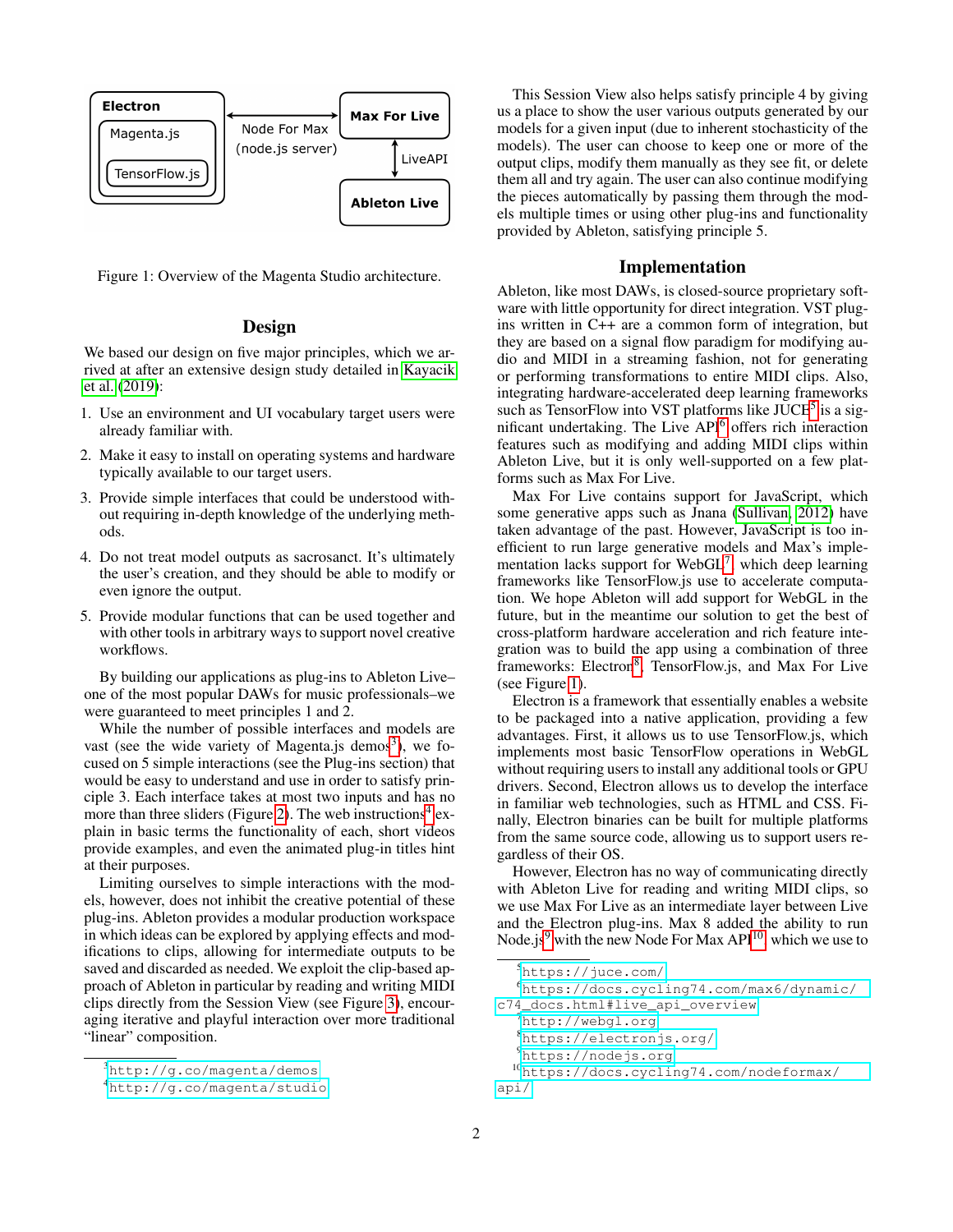

Figure 2: The five initial plug-ins in Magenta Studio. *Continue* extends a MIDI sequence with an LSTM model, *Groove* "humanizes" a drum beat with a GrooVAE, *Generate* samples 4 bars at random from a MusicVAE, *Drumify* maps an arbitrary MIDI sequence into a drum groove using a GrooVAE, and *Interpolate* morphs between a pair of sequences with a MusicVAE.

create a local server. The Electron apps then sends requests over the local network to Max via HTTP, which makes calls to the Live API to execute operations such as finding the notes in a clip or creating a new clip. This approach is somewhat indirect, but because the messages are small and over a local network, it works quickly enough to support real-time interactivity.

#### Models

The underlying generation in Magenta Studio is provided by the Magenta.js library, a high-level API that implements several state-of-the-art music generation models using Tensor-Flow.js. This library operates on a MIDI-like representation called a NoteSequence. Below we describe the two model architectures used in the initial Magenta Studio release.

#### MusicRNN

Since the early 1990s, researchers have experimented with neural network music composition based on language modelling, including simple recurrent neural networks (RNNs) [\(Todd, 1991\)](#page-6-7), RNNs trained using backpropagation through time [\(Mozer, 1994\)](#page-5-7), and long short-term memory (LSTM) networks [\(Eck and Schmidhuber, 2002\)](#page-5-8). See [Briot, Had](#page-5-9)[jeres, and Pachet](#page-5-9) [\(2017\)](#page-5-9) for a full overview.

Magenta.js contains a MusicRNN class based on a combination of ideas from this body of work, including models for melodies and drum patterns using multi-layer LSTMs with the addition of attention [\(Waite, 2017\)](#page-6-8) for better capturing long-range dependencies. A typical interaction for this type of model is to extend a priming sequence, similar to what has been done in the past with Markov chains [\(Brooks et al., 1957;](#page-5-10) [Zicarelli, 1987;](#page-6-1) [Cope, 1996;](#page-5-11) [Pachet,](#page-5-1) [2003\)](#page-5-1). Since the base models are not conditioned by chord, key, or style, the primer is teacher-forced into the LSTM to <span id="page-2-0"></span>set its state before sampling begins. By training on a wide variety of music, the models avoid collapsing to a single style, which enables the user to effectively control the the output by conditioning it with their primer.

We have additionally trained "ImprovRNN" models [\(Si](#page-6-9)[mon, 2016\)](#page-6-9) that accept a chord sequence as a conditioning signal, which is supplied to the LSTM as a side input. This allows the user to to further guide generation based on a chord progression of their choosing. While these chordconditioned models do not yet appear in Magenta Studio, we plan to increase the amount of user control in future versions with models such as these.

#### MusicVAE

MusicVAE is a more recently-developed neural network for music generation, with an architecture that is described as a hierarchical recurrent variational autoencoder in [Roberts et](#page-6-3) [al.](#page-6-3) [\(2018\)](#page-6-3).

Autoencoders support a different set of interactions than RNN language models. A musical sequence can be encoded into latent vector, which is essentially a learned set of qualities that describe the input. The latent vector can then be decoded back into a musical sequence that emphasizes those qualities. These two transformations (encode and decode) are sufficient to enable a rich set of operations including *morphing*–interpolating between the qualities of two musical sequences–and *variation*–adjusting specific qualities with attribute vector arithmetic or latent constraints [\(Engel,](#page-5-12) [Hoffman, and Roberts, 2018\)](#page-5-12). Because the latent vectors of a variational autoencoder (VAE) are regularized to be similar to a standard normal distribution, it is also possible to *sample* from the distribution of sequences, generating realistic music based on a random combination of qualities.

Furthermore, we can train MusicVAE models to map from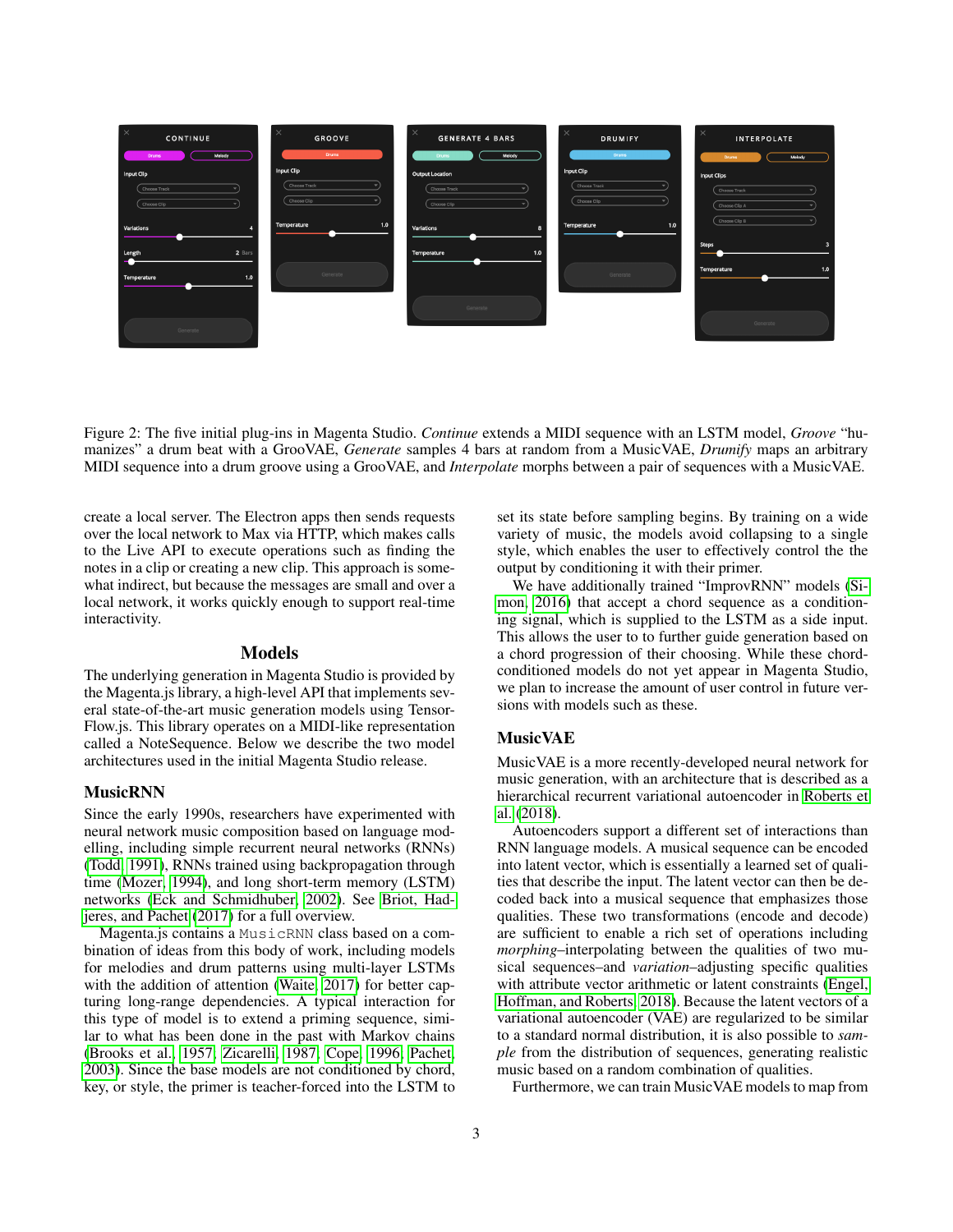

<span id="page-3-0"></span>Figure 3: Example usage of the Continue plug-in. The user selects the input clip (annotated in blue) and the plug-in outputs multiple continuations in the same track (annotated in yellow). The *Variations* slider determines the number of output clips, *Length* specifies their length, and *Temperature* allows the user to adjust how "random" the samples will sound.

lossy representations to the full sequences, thus teaching it to essentially "fill in" the missing details. For example, GrooVAE is a variant of MusicVAE [\(Gillick et al., 2019\)](#page-5-13) that maps lossy drum patterns back to the original humanperformed grooves, complete with velocities and microtimings. An example of a lossy function is to quantize the performed inputs and remove the velocities, resulting in a "humanize" model that can add performance characteristics to a programmed beat.

Magenta.js includes a MusicVAE class with models for melodies, drum patterns and grooves, and multi-instrument sequences.

# Plug-ins

Our initial release contains five plug-ins that exemplify three different creative musical tasks in cooperation with a musician or producer: composition, interpretation, and accompaniment. Examples of outputs generated using these tools can be found at [https://goo.gl/magenta/](https://goo.gl/magenta/studio-examples) [studio-examples](https://goo.gl/magenta/studio-examples).

## Generate

Generate is a compositional tool that produces a 4-bar phrase with no input necessary. The user chooses where the output should go, the number of variations, a softmax temperature to adjust randomness, and clicks "Generate". This plug-in can be helpful for breaking a creative block or as a source of inspiration for an original composition.

Under the hood, Generate uses a MusicVAE that has been trained on millions of melodies and rhythms to learn a summarized representation of musical qualities (a latent space). It chooses a random combination of these qualities by sampling from the prior distribution and decoding it back to MIDI to produce a new musical phrase.

Since the style and quality of the outputs from this plugin can vary widely, human curation plays an important role in its use. Users can also provide some control by adjusting the softmax temperature, which effectively determines how random the outputs will be.

#### Continue

Continue is a compositional tool that can be used to generate notes that are likely to follow an input drum beat or melody. The user provides an input clip, and the plug-in will extend it by up to 32 measures (see Figure [3\)](#page-3-0). This plug-in can help a user add variation to a drum beat or create new material for a melodic track. It typically picks up on things like durations, key signatures, and timing. Users can control how close the continuation will stick to the input pattern by adjusting the temperature used during sampling.

This plug-in is similar to the Continuator [\(Pachet, 2003\)](#page-5-1), but instead of Markov chains, it uses MusicRNNs to do nextstep prediction.

#### Interpolate

Interpolate is a compositional tool that takes two drum beats or two melodies as inputs. It then generates up to 16 clips which combine the qualities of the original two clips. It's useful for merging musical ideas or creating a smooth morphing between them.

Like Generate, Interpolate uses a MusicVAE. One way to think of the VAE is as a mapping from MIDI to a compressed space in which similar musical patterns are clustered together. Each of the input patterns is represented by a point in the compressed space. Interpolate draws a line between these points and decodes clips at evenly-spaced intervals along it. The number of returned clips is set by the "steps" slider. Because of the use of this compressed space, the resulting morphing is over the characteristics of the endpoints, and not necessarily their raw notes.

#### Groove

Groove is an interpretive tool that adjusts the timing and velocity of an input drum clip to produce the "feel" of a drummer's performance. This is similar to what a "humanize" plug-in does but is achieved in a totally different way.

We recorded 15 hours of real drummers performing on MIDI drum kits as part of the Groove MIDI Dataset [\(Gillick](#page-5-13) [et al., 2019\)](#page-5-13). These recordings were quantized, removing all velocity and microtiming, and were used to train a GrooVAE with the original performances as the output to learn a mapping between quantized beats and human-performed grooves. When the user provides a quantized beat, we have the GrooVAE apply its learned transformation to map their beat into a groove that feels as if it were performed by a human.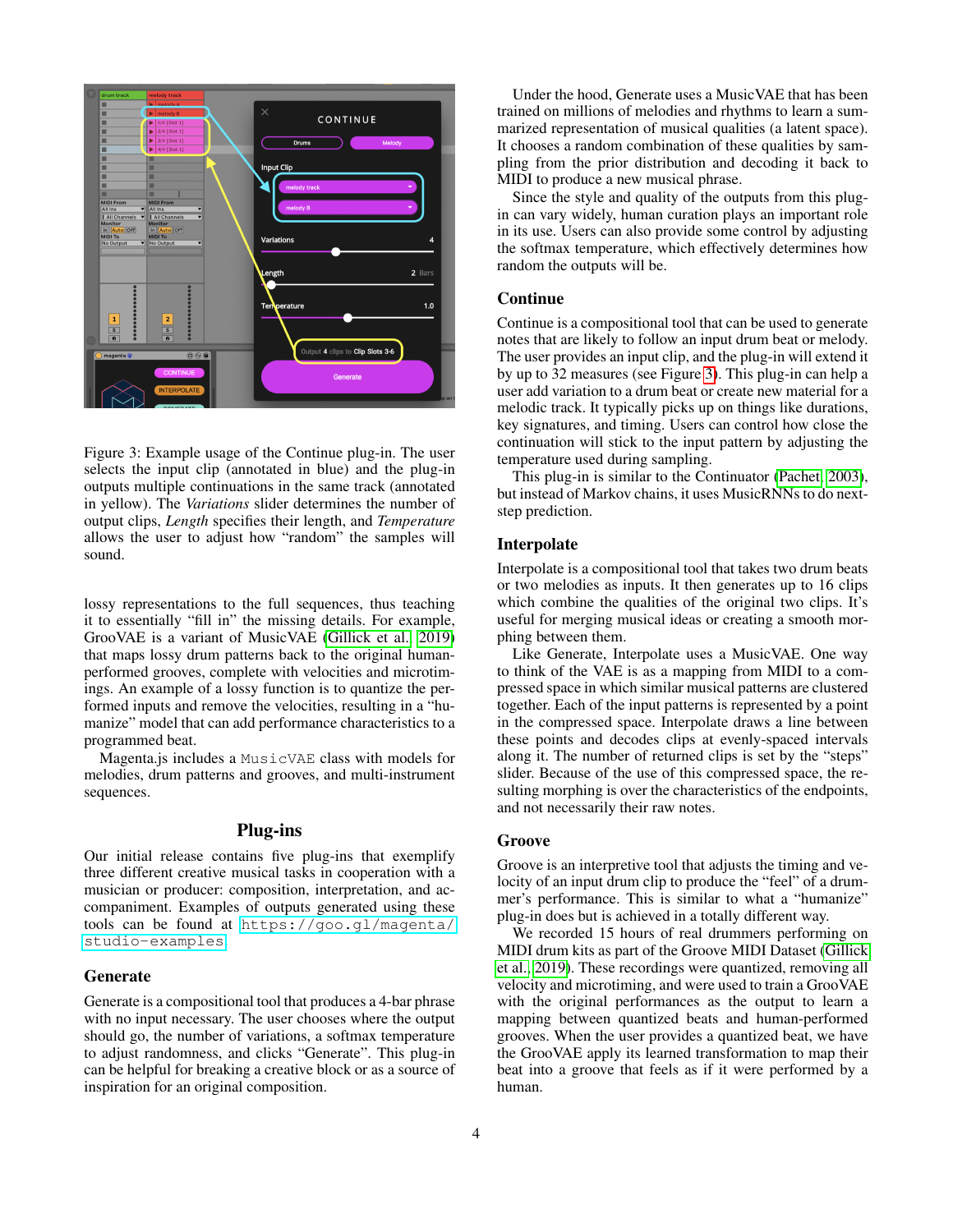## Drumify

Drumify creates drum grooves based on arbitrary input sequences. It can be used in multiple ways:

- as an accompaniment tool that generates a drum track based on the rhythm of another instrument, or
- as an interpretive tool that creates a full drum track from a monophonic rhythm.

Similar to the Groove plug-in, Drumify uses the Groove MIDI Dataset as its training data. However, in this case we first squashed the drum grooves down to a single rhythm instrument (a "tap") with constant velocity and trained a GrooVAE to learn the mapping from this 1-dimensional signal back to the full grooves. When the user supplies an input sequence (be it a drum pattern, a bass line, or a melody), we squash it to a rhythm in the same manner and have the GrooVAE map it to a new groove.

#### Evaluation

With our initial public release of Magenta Studio for macOS and Windows, we asked early adopters to fill out a short survey. Of the approximately 2,500 users who downloaded the plug-ins in the first week, 89 responded to this request.

#### Results

In the first section of the survey, we learned about our of users by asking them to select from a list of descriptions those that matched their background. 71% of the respondents are musicians or producers (31% professional) and 49% are machine learning enthusiasts. 22% label themselves as machine learning researchers and 20% music researchers, with 9% selecting both of these labels.

In the second section of our survey, we sought to determine the ease of installation and usability of the Magenta Studio plug-ins. On a Likert scale, we asked respondents to judge their experience of installation (76% easy, 16% neutral, 8% difficult), using Ableton clips as input (74% easy, 15% neutral, 11% difficult), and using Magenta Studio outputs in their work (66% easy, 24% neutral, 10% difficult). Since the the models powering the plug-ins are fairly large, we also asked about the observed response time in producing outputs. 58% of respondents said they experienced little to no delay and only 6% reported significant delays.

In the third section, we wanted to discover how useful the respondents found the plug-ins to be as part of their creative workflow. While users did not overwhelmingly find it easy to achieve their "desired" musical effect with the plugins (41% easy, 40% neutral, 19% difficult), a slight majority found them to perform better than they expected (51% better, 38% neutral, 11% worse), a clear majority of users reported the plug-ins helped them feel more creative (72% more, 20% neutral, 8% less), and 93% said it made them feel more productive in their creative process.

Finally, we allowed users to provide open-ended feedback about Magenta Studio. We report selected responses in the following section.

## **Discussion**

While we cannot draw any firm, scientific conclusions from this self-selected and informal study, the results do provide some evidence for the utility of this project.

First, we note that the responses suggest we reaching our target audience of musicians and producers, with the majority of respondents describing themselves as such (71%).

Second, most respondents found the plug-ins easy to install (76%) and easy to use with Ableton (74% for selecting inputs, 66% for using outputs). Furthermore, very few reported significant latency (6%), confirming that the WebGL acceleration provided by TensorFlow.js results in efficient computation across platforms.

Most importantly, respondents found the plug-ins to be a useful addition to their workflows, helping them be more creative (72%) and productive (93%). An interesting finding is that users' opinions were more mixed on how easy it was for them to achieve their desired results. One interpretation of this apparent discrepancy is that users may have unrealistic expectations of the capabilities of our models–perhaps due to our messaging or general misconceptions about machine learning and AI. However, the users overwhelmingly reported that the plug-ins matched or exceeded their expectations (89%) and open-ended responses suggest a more likely explanation is that while the models did not always output exactly what they wanted, they still did something useful. One user who was able to achieve desired results said "sometimes it just did what I had in my mind," while a more common refrain was that the plug-ins helped users to "explore alternate variations with surprisingly unexpected results", "take a simple idea into a direction [they] never would have considered", and "'make seemingly disparate ideas and sequences that [they] would not normally be as experimental with work." This is a very exciting result that shows these tools do not replace or minimize human creativity, but can instead be used to augment and extend it. While one user did not see things this way ("Music should be hard to make in order to weed out the unenthused."), many more praised the plug-ins as useful for helping them to "break out of a rut" with its ability to generate a seed to then be inspired from" or to "bring together loops and ideas that I would formerly put in my junkyard, and possibly create another song".

It is also useful to look back at our original design principles and see how these results comport with them. The makeup of our user base and the ease with which they were able to install and use Magenta Studio provides evidence that we succeeded with principles  $1 - 3$ . One user specifically pointed out the simple interface (principle 3), writing "The layout is simple and straight to the point, which I like." While we did not directly address principle 4 in our survey, many of the open-ended responses supported this idea without any prompting. For example, multiple users echoed this one: "It helped me come up with with new ideas I could explore or modify." Similarly, we did not address principle 5 directly in the survey but our success in this regard is supported by the numerous workflows described by respondents in the open-ended section, such as "I end up in a feedback loop with Continue. I'll play an idea, it will extend that idea, I riff off of the output, feed it back into Continue. It's super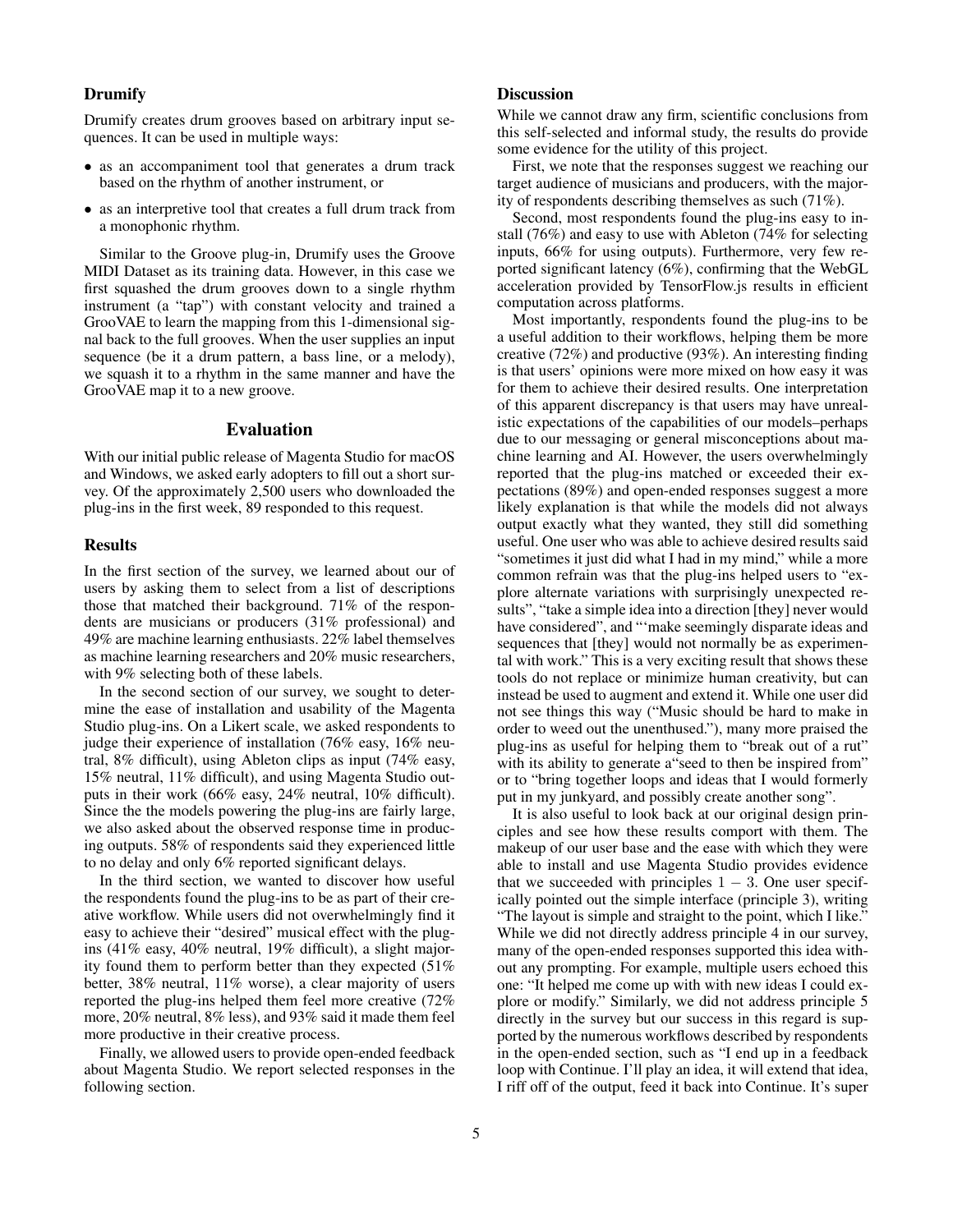fun." and "Generate gets juices flowing. Interpolation and Continue allow me explore alternate variation."

## Conclusions and Future Work

We introduced Magenta Studio, a suite of co-creative music generation plug-ins for Ableton Live, powered by deep learning models implemented in TensorFlow.js.

While it is too early to fully measure the success of our approach, we are excited about its potential to reach a large audience of creators, and we are pleased with the response of early adopters.

Magenta Studio is open-source and can be used as a template for future plug-ins that also wish to bridge the gap between Ableton Live and TensorFlow. We have demonstrated its use with Magenta.js, an open-source library that is meant to be a communal repository of music generation models, and we welcome contributions from the community to help it grow. Furthermore, we believe it will be useful to integrate these tools with existing MuMe frameworks such as MuseBots [\(Eigenfeldt, Bown, and Carey, 2015\)](#page-5-14) to increase interoperability of various developments in the field and help them reach end users.

Our hope is that others will build upon this work to bring their research systems to a professional audience earlier in the process of development, allowing them to gather useful feedback and training data from their target users.

We also see value in using this framework to create personalized models for individual users in real-time with local training by TensorFlow.js, for example applying techniques such as latent constraints [\(Engel, Hoffman, and Roberts,](#page-5-12) [2018\)](#page-5-12). This could further empower creators to customize their own models to do things researchers may not have intended or imagined – a truly meta-metacreative experience!

## Acknowledgements

The authors wish to thank Nikhil Thorat and Daniel Smilkov for their enormous help with all things related to Tensor-Flow.js. Thanks to Colin Raffel for his thoughtful review of this paper. Thanks to the valuable feedback from early adopters and user study participants. Magenta Studio is based on work by members of the Google Brain team's Magenta project along with contributors to the Magenta and Magenta.js libraries.

#### References

<span id="page-5-5"></span>Abadi, M.; Agarwal, A.; Barham, P.; Brevdo, E.; Chen, Z.; Citro, C.; Corrado, G. S.; Davis, A.; Dean, J.; Devin, M.; Ghemawat, S.; Goodfellow, I.; Harp, A.; Irving, G.; Isard, M.; Jia, Y.; Jozefowicz, R.; Kaiser, L.; Kudlur, M.; Levenberg, J.; Mané, D.; Monga, R.; Moore, S.; Murray, D.; Olah, C.; Schuster, M.; Shlens, J.; Steiner, B.; Sutskever, I.; Talwar, K.; Tucker, P.; Vanhoucke, V.; Vasudevan, V.; Viegas, F.; Vinyals, O.; Warden, P.; Watten- ´ berg, M.; Wicke, M.; Yu, Y.; and Zheng, X. 2015. TensorFlow: Large-scale machine learning on heterogeneous systems. Software available from tensorflow.org.

- <span id="page-5-9"></span>Briot, J.; Hadjeres, G.; and Pachet, F. 2017. Deep learning techniques for music generation - A survey. *arXiv Preprint*.
- <span id="page-5-10"></span>Brooks, F. P.; Hopkins, A. L.; Neumann, P. G.; and Wright, W. V. 1957. An experiment in musical composition. *IRE Transactions on Electronic Computers* EC-6(3):175–182.
- <span id="page-5-0"></span>Carter, S., and Nielsen, M. 2017. Using artificial intelligence to augment human intelligence. *Distill*. [https:](https://distill.pub/2017/aia) [//distill.pub/2017/aia](https://distill.pub/2017/aia).
- <span id="page-5-11"></span>Cope, D. 1996. *Experiments in Musical Intelligence*. Madison, WI: A-R Editions.
- <span id="page-5-8"></span>Eck, D., and Schmidhuber, J. 2002. Finding temporal structure in music: blues improvisation with LSTM recurrent networks. In *Proceedings of the 12th IEEE Workshop on Neural Networks for Signal Processing*, 747–756.
- <span id="page-5-14"></span>Eigenfeldt, A.; Bown, O.; and Carey, B. 2015. Collaborative composition with creative systems: Reflections on the first musebot ensemble. In *International Symposium on Electronic Art (ISEA)*, 214–219.
- <span id="page-5-12"></span>Engel, J.; Hoffman, M.; and Roberts, A. 2018. Latent constraints: Learning to generate conditionally from unconditional generative models. In *International Conference on Learning Representations (ICLR)*.
- <span id="page-5-13"></span>Gillick, J.; Roberts, A.; Engel, J.; Eck, D.; and Bammam, D. 2019. Learning to groove with inverse sequence transformations. In *Proceedings of the 36th International Conference on Machine Learning (ICML)*.
- <span id="page-5-3"></span>Hadjeres, G.; Pachet, F.; and Nielsen, F. 2017. Deep-Bach: a steerable model for Bach chorales generation. In Precup, D., and Teh, Y. W., eds., *Proceedings of the 34th International Conference on Machine Learning*, volume 70 of *Proceedings of Machine Learning Research*, 1362–1371. International Convention Centre, Sydney, Australia: PMLR.
- <span id="page-5-4"></span>Huang, C.-Z. A.; Vaswani, A.; Uszkoreit, J.; Simon, I.; Hawthorne, C.; Shazeer, N.; Dai, A. M.; Hoffman, M. D.; Dinculescu, M.; and Eck, D. 2019. Music transformer. In *International Conference on Learning Representations*.
- <span id="page-5-6"></span>Kayacik, C.; Chen, S.; Nørly, S.; Holbrook, J. S.; Roberts, A.; and Eck, D. 2019. Identifying the intersections: User experience + research scientist collaboration in a generative machine learning interface. In *Extended Abstracts of the 2019 CHI Conference on Human Factors in Computing Systems*, CS09:1–CS09:8.
- <span id="page-5-7"></span>Mozer, M. C. 1994. Neural network music composition by prediction: Exploring the benefits of psychoacoustic constraints and multi-scale processing. *Connection Science* 6(2-3):247–280.
- <span id="page-5-1"></span>Pachet, F. 2003. The continuator: Musical interaction with style. *Journal of New Music Research* 32(3):333–341.
- <span id="page-5-2"></span>Papadopoulos, A.; Roy, P.; and Pachet, F. 2016. Assisted lead sheet composition using FlowComposer. In *International Conference on Principles and Practice of Constraint Programming*, volume 9892, 769–785.